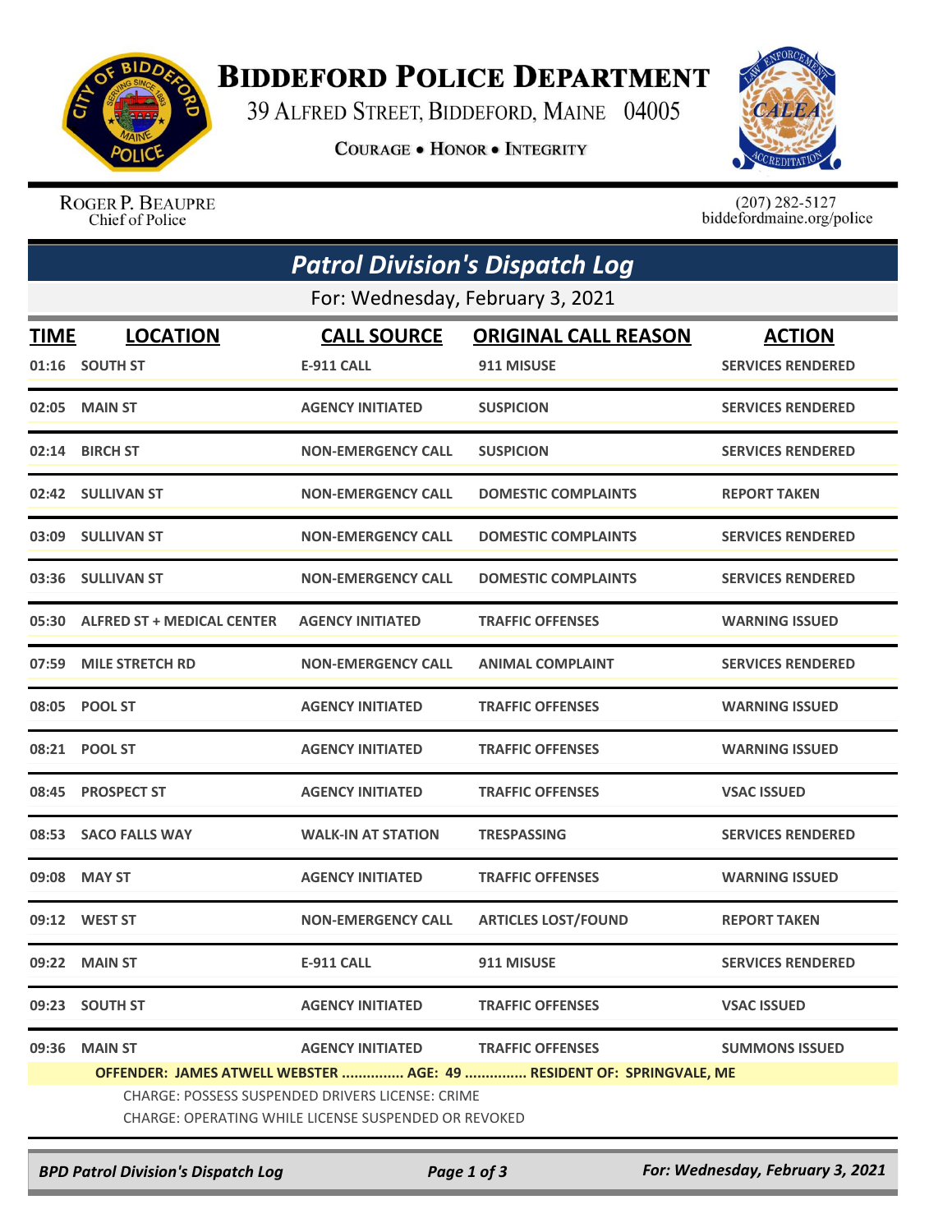| <b>TIME</b> | <b>LOCATION</b>                                    | <b>CALL SOURCE</b>        | <b>ORIGINAL CALL REASON</b>        | <b>ACTION</b>            |
|-------------|----------------------------------------------------|---------------------------|------------------------------------|--------------------------|
|             | 10:13 MARCEL AVE                                   | <b>NON-EMERGENCY CALL</b> | <b>BURGLARY OF A MOTOR VEHICLE</b> | <b>REPORT TAKEN</b>      |
|             | 10:25 ALFRED ST                                    | <b>WALK-IN AT STATION</b> | <b>COURT ORDERED CHECK IN</b>      | <b>SERVICES RENDERED</b> |
| 10:36       | <b>BACON ST</b>                                    | <b>E-911 CALL</b>         | 911 MISUSE                         | <b>WARNING ISSUED</b>    |
|             | 10:39 BUZZELL RD                                   | <b>AGENCY INITIATED</b>   | <b>TRAFFIC OFFENSES</b>            | <b>VSAC ISSUED</b>       |
|             | <b>10:56 PIKE ST</b>                               | <b>NON-EMERGENCY CALL</b> | <b>CODES ENFORCEMENT</b>           | <b>SERVICES RENDERED</b> |
|             | 11:00 SACO FALLS WAY                               | <b>AGENCY INITIATED</b>   | <b>PAPERWORK</b>                   | <b>SERVICES RENDERED</b> |
|             | 11:05 SOUTH ST                                     | <b>AGENCY INITIATED</b>   | <b>TRAFFIC OFFENSES</b>            | <b>WARNING ISSUED</b>    |
|             | 11:15 SOUTH ST                                     | <b>AGENCY INITIATED</b>   | <b>TRAFFIC OFFENSES</b>            | <b>WARNING ISSUED</b>    |
|             | <b>11:23 SOUTHGATE AVE</b>                         | <b>NON-EMERGENCY CALL</b> | <b>CIVIL COMPLAINT</b>             | <b>SERVICES RENDERED</b> |
|             | 11:33 RAYMOND ST                                   | <b>AGENCY INITIATED</b>   | <b>ANIMAL COMPLAINT</b>            | <b>NEGATIVE CONTACT</b>  |
|             | 12:17 ALFRED ST                                    | <b>WALK-IN AT STATION</b> | <b>PAPERWORK</b>                   | <b>SERVICES RENDERED</b> |
|             | <b>12:46 MAIN ST</b>                               | <b>NON-EMERGENCY CALL</b> | <b>DOMESTIC COMPLAINTS</b>         | <b>REPORT TAKEN</b>      |
|             | 13:07 HILL ST                                      | <b>AGENCY INITIATED</b>   | <b>TRAFFIC OFFENSES</b>            | <b>VSAC ISSUED</b>       |
|             | 13:29 SADIE LN                                     | <b>NON-EMERGENCY CALL</b> | <b>CHECK WELFARE</b>               | <b>NO TRANSPORT</b>      |
|             | 13:31 WEST ST                                      | <b>AGENCY INITIATED</b>   | <b>ANIMAL COMPLAINT</b>            | <b>NEGATIVE CONTACT</b>  |
|             | 13:32 MT VERNON ST                                 | <b>NON-EMERGENCY CALL</b> | <b>DISTURBANCE / NOISE</b>         | <b>REPORT TAKEN</b>      |
|             | 13:49 MAIN ST                                      | <b>NON-EMERGENCY CALL</b> | <b>HARASSMENT</b>                  | <b>SERVICES RENDERED</b> |
|             | 14:08 POOL ST                                      | <b>AGENCY INITIATED</b>   | <b>TRAFFIC OFFENSES</b>            | <b>VSAC ISSUED</b>       |
|             | 14:08 HARVARD ST                                   | <b>NON-EMERGENCY CALL</b> | <b>SUSPICION</b>                   | <b>GONE ON ARRIVAL</b>   |
|             | 14:23 POOL ST                                      | <b>AGENCY INITIATED</b>   | <b>TRAFFIC OFFENSES</b>            | <b>VSAC ISSUED</b>       |
|             | 15:04 ELM ST                                       | <b>NON-EMERGENCY CALL</b> | <b>SUSPICION</b>                   | <b>FIELD INTERVIEW</b>   |
|             | 15:26 ALFRED ST                                    | <b>NON-EMERGENCY CALL</b> | <b>THEFT</b>                       | <b>SERVICES RENDERED</b> |
|             | 15:41 MAY ST                                       | E-911 CALL                | <b>FIGHTS</b>                      | <b>REPORT TAKEN</b>      |
|             | 15:56 MAY ST                                       | <b>NON-EMERGENCY CALL</b> | <b>FRAUD / SCAM</b>                | <b>SERVICES RENDERED</b> |
|             | 16:29 SOUTH ST + CATHEDRAL OAKS D AGENCY INITIATED |                           | <b>TRAFFIC OFFENSES</b>            | <b>WARNING ISSUED</b>    |

*BPD Patrol Division's Dispatch Log Page 2 of 3 For: Wednesday, February 3, 2021*